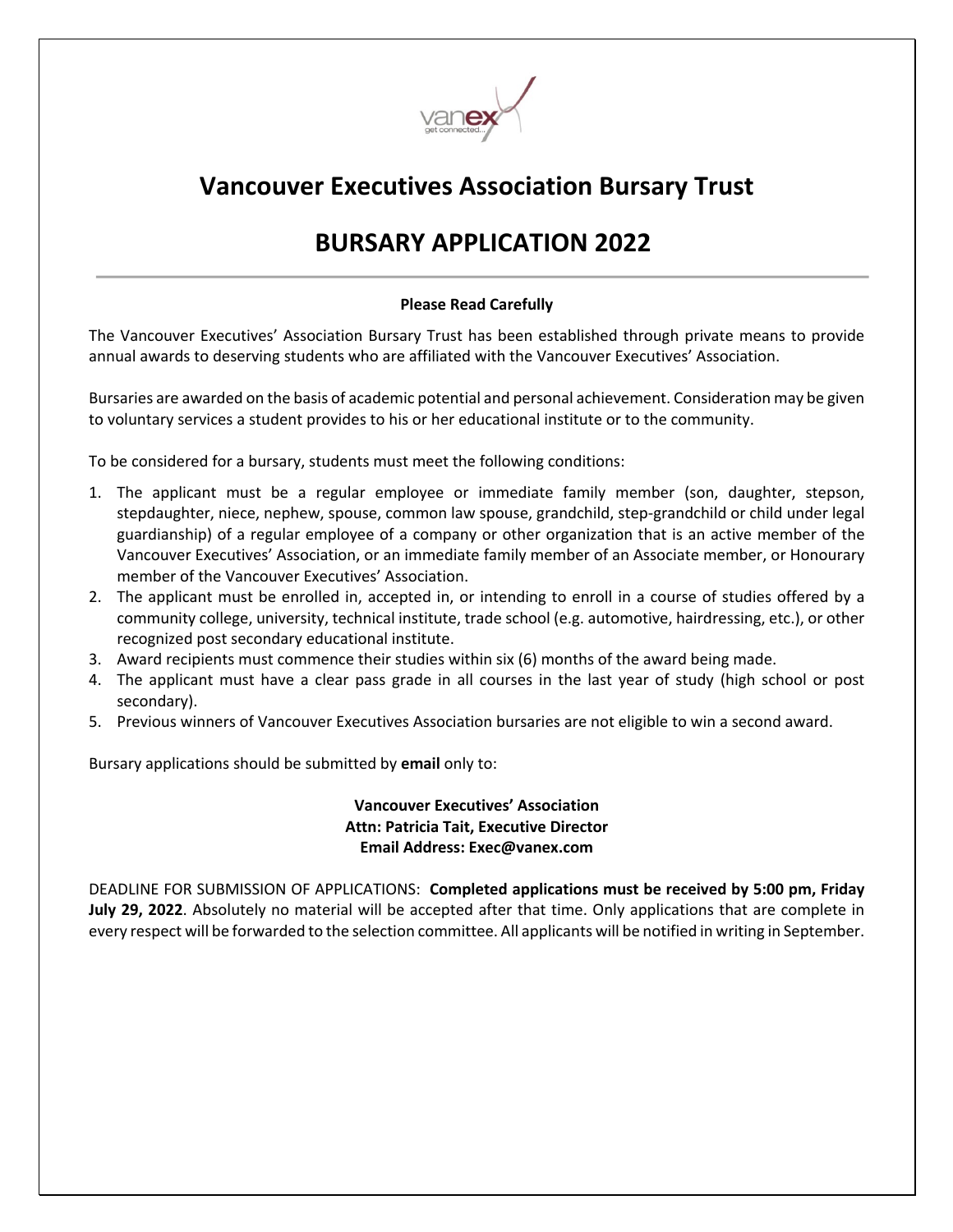#### *PLEASE PRINT IN INK* **-** *COMPLETE ALL QUESTIONS* **(confidential)**

#### **A. AFFILIATION TO VANCOUVER EXECUTIVES' ASSOCIATION**

Vancouver Executives' Association member company or organization name with which you are associated Company Company/Organization address Thead Office Branch Office Other Theorem Allemany Company (Organization address T Address Name of company or organization representative in Vancouver Executives' Association Name How are you connected to this company/organization/person? **B. IDENTIFICATION** Name Mr. Mrs. Ms.  $\frac{1}{2}$ (last name) (first name) (middle initial) Social Insurance Number:  $\qquad \qquad \_ \_ \_ \_ \_ \_ \_ \_ \_ \_ \_ \_ \_ \_$ Educational Institute Attending Course of Study Year of Mailing Address Address City Province Postal Code Phone No Email Home Address (if different from above) Address City Province Postal Code Phone No Email*VanEx Bursary Trust Application* Page 2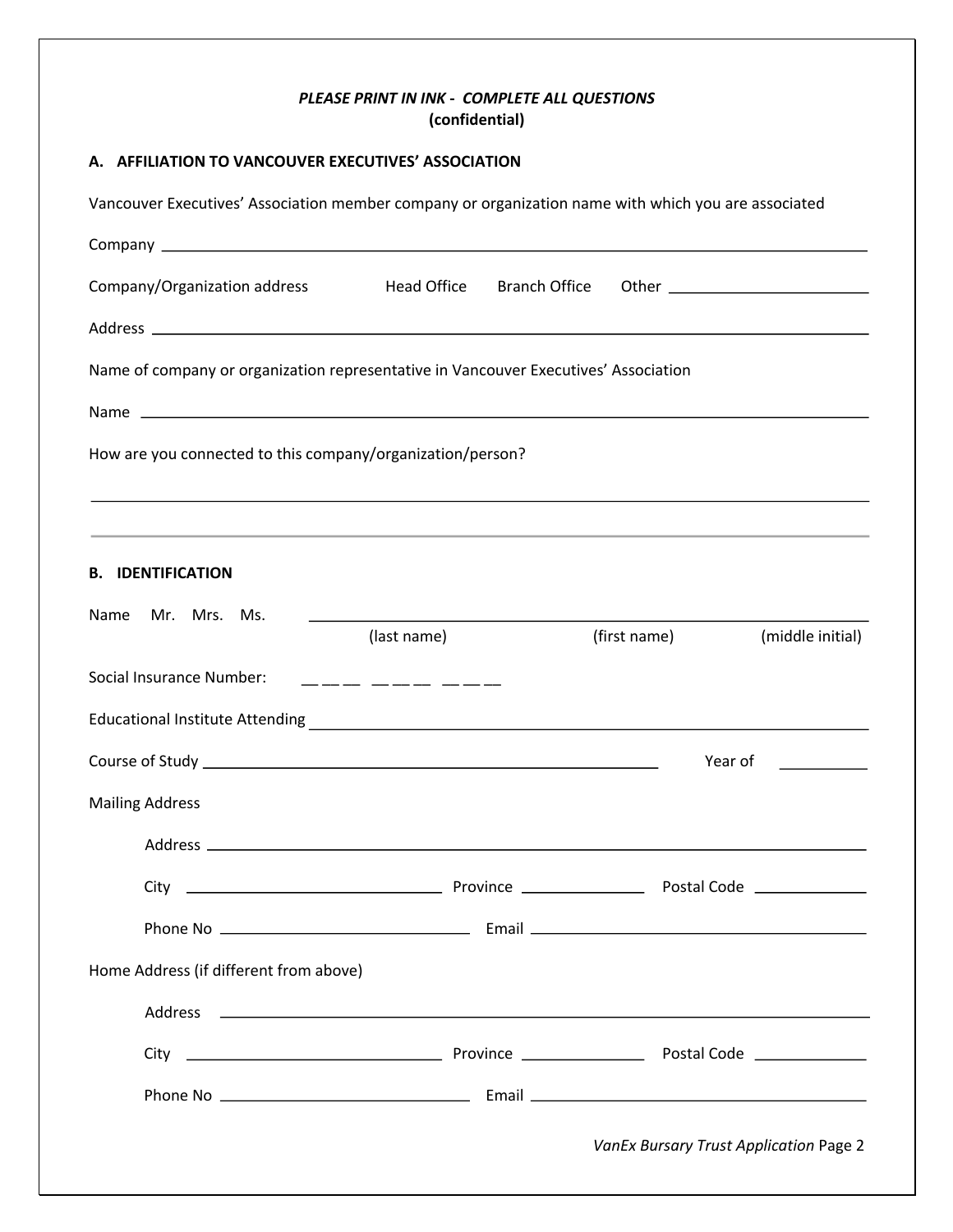### **C. PERSONAL DATA**

| Citizenship Canadian                                                                                                                                                     | Permanent Canadian Resident | <b>Student Visa</b> |
|--------------------------------------------------------------------------------------------------------------------------------------------------------------------------|-----------------------------|---------------------|
| <b>Marital Status</b><br>Single<br>Married<br>Separated<br>Divorced                                                                                                      | Single Parent Widow(er)     |                     |
| <b>Secondary School Graduation</b>                                                                                                                                       |                             |                     |
|                                                                                                                                                                          |                             |                     |
|                                                                                                                                                                          |                             |                     |
|                                                                                                                                                                          |                             |                     |
| <b>D. DECLARATION</b>                                                                                                                                                    |                             |                     |
| I hereby declare that to the best of my knowledge, the foregoing and attached information is correct.                                                                    |                             |                     |
|                                                                                                                                                                          |                             |                     |
|                                                                                                                                                                          |                             |                     |
|                                                                                                                                                                          |                             |                     |
| Please check that all questions are completed and all additional information (Section E) is attached.<br>ADDITIONAL INFORMATION TO BE PROVIDED BY APPLICANT<br>Е.        |                             |                     |
| 1. Attach a letter of not more than 300 words (1 page) outlining your career goals and objectives. Explain what<br>benefits you will gain from post-secondary education. |                             |                     |
| Attach an official or unofficial transcript of your most recently completed school year.<br>2.                                                                           |                             |                     |
| Attach two (2) letters of reference (one letter should be from a current or former teacher or instructor).<br>3.                                                         |                             |                     |
| Indicate your academic and other achievements while attending secondary or post-secondary school:<br>4.                                                                  |                             |                     |
| Scholarships or other prizes won<br>a)                                                                                                                                   |                             |                     |
|                                                                                                                                                                          |                             |                     |
| Academic Competitions (essay, mathematics, other competitions)<br>b)                                                                                                     |                             |                     |
|                                                                                                                                                                          |                             |                     |
|                                                                                                                                                                          |                             |                     |
|                                                                                                                                                                          |                             |                     |

*VanEx Bursary Trust Application* Page 3